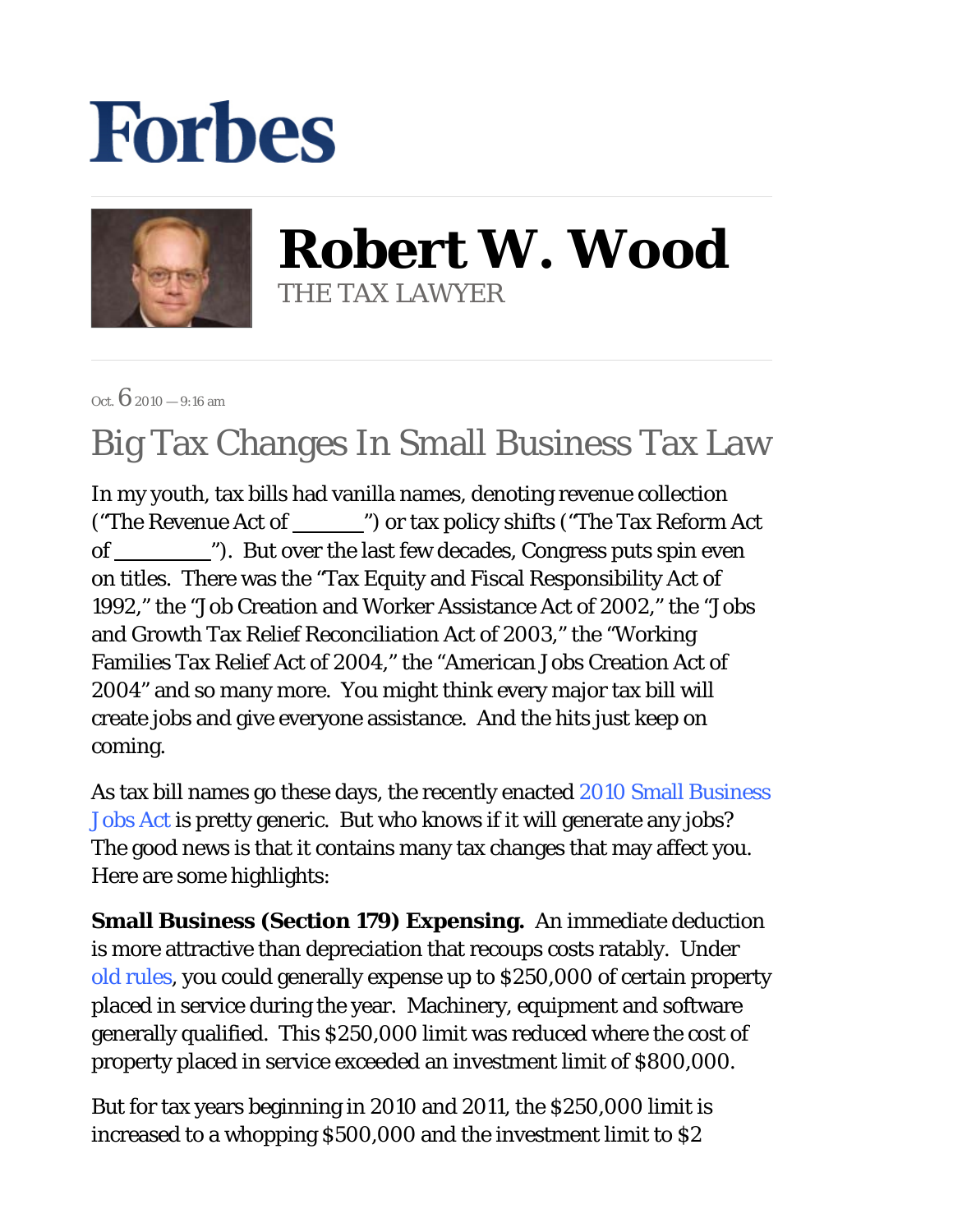million. Certain real property is even eligible: for property placed in service beginning in 2010 or 2011, the \$500,000 amount can include up to \$250,000 of qualified leasehold improvement, restaurant or retail improvement property.

**100% Exclusion for Small Business Stock Gains.** Ordinarily, individuals can exclude 50% of their gain on selling "qualified small business stock" (QSBS) held for at least five years. For more about QSBS, see Qualified Small Business Stock Ruling. This exclusion was temporarily increased to 75% for stock acquired after February 17, 2009 and before January 1, 2011. But now the exclusion is increased to 100% for QSBS acquired after September 27, 2010 and before January 1, 2011 and held for more than five years. The new law even eliminates the alternative minimum tax (AMT) preference item for these sales. See also Number Crunching and Qualified Small-Business Stock Gains.

## **Reduced S Corporation Holding Period for Appreciated Assets.**

 A C corporation that converts to S status must retain appreciated assets for 10 years or face a "built-in gain" tax at the highest (35%) corporate rate. This law was enacted to prevent people from converting C corporations to S status and then selling to get just one level of tax. For more, see Transformers: Beware Built-in Gains. But the new law temporarily shortens the holding period to only five years if the fifth tax year precedes the corporation's tax year beginning in 2011.

**Extension of 50% Bonus Depreciation.** For property placed in service in 2008 or 2009, businesses could take a first-year write-off of 50% of the cost capital expenditures of most new tangible personal property. The new law extends this first-year 50% write-off to 2010 (as well as 2011 for certain aircraft and long production period property).

**Startup Expenditures.** Startup expenditures usually must be amortized (meaning deducted ratably) over five years, but there's been a limited immediate write-off of up to \$5,000. The new law ups the cap to \$10,000 for 2010. But if your startup costs get too high, the write-off is reduced by the amount by which startup expenditures exceed \$60,000 (it used to be \$50,000).